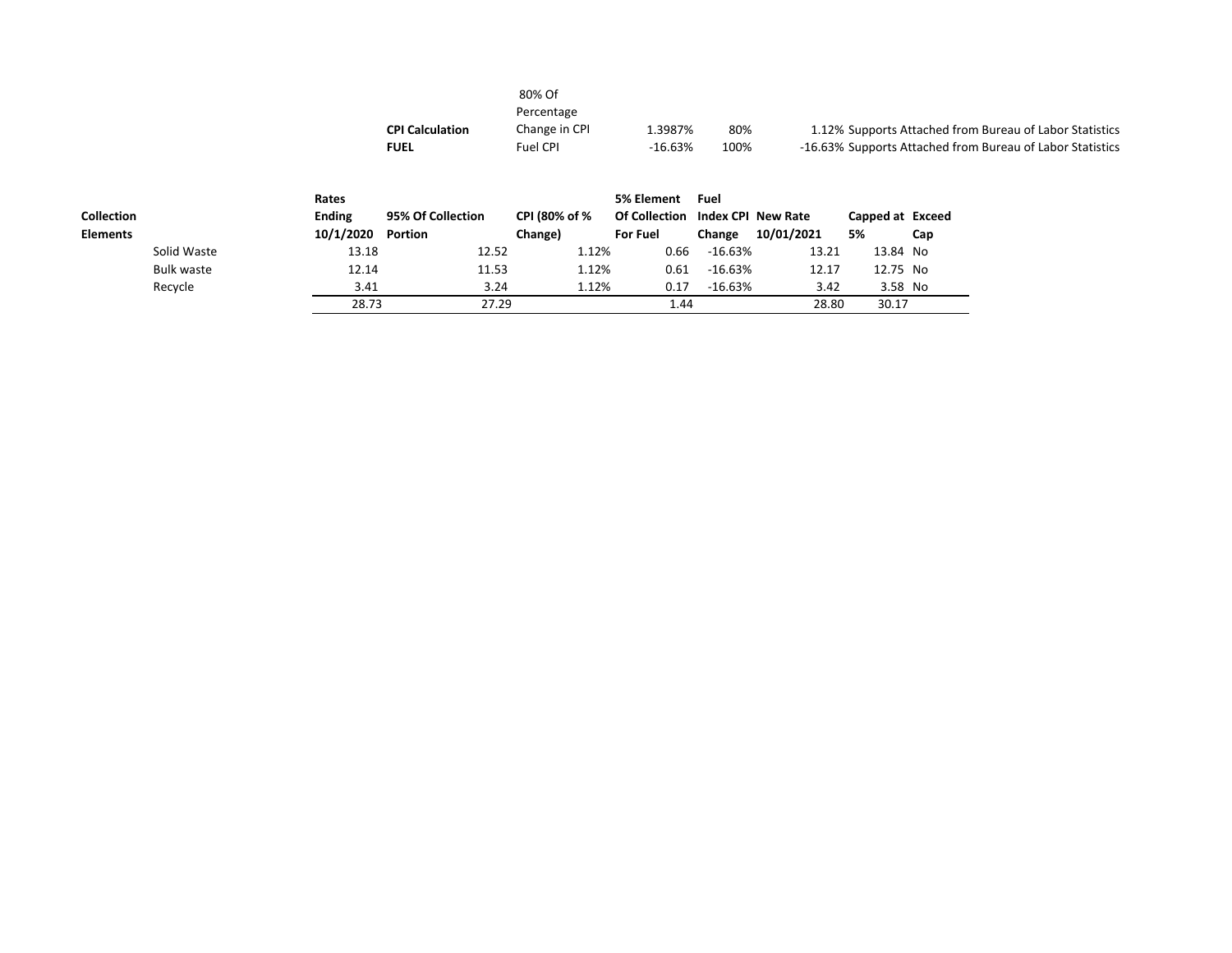|                    |                                                                 |              |                | Effective October 1st 2021<br>80% Of Percentage                         |                |          |                                  |                |
|--------------------|-----------------------------------------------------------------|--------------|----------------|-------------------------------------------------------------------------|----------------|----------|----------------------------------|----------------|
|                    | <b>Collection Portion per Yards</b>                             | 12.47        |                | Change in CPI                                                           | 0.01           | 80%      | 1.12%                            |                |
|                    | Disposal Cost Based on \$48.50 Per ton With 125 Pounds per yard | 3.03         |                | Fuel CPI                                                                | $-16.63%$      | 100%     | $-16.63%$                        |                |
|                    |                                                                 |              |                | 125 pounds per yard. CPI for collection and<br><b>Disposal included</b> |                |          |                                  |                |
|                    |                                                                 |              |                |                                                                         |                |          |                                  |                |
|                    |                                                                 | 1 X A Week   | 2 X A Week     | 3 X A Week                                                              | 4 X A Week     |          | 5 X A Week 6 X A Week 7 X A Week |                |
|                    |                                                                 | $\mathbf{1}$ | $\overline{c}$ | $\mathbf{3}$                                                            | $\overline{4}$ | 5        | 6                                | $\overline{7}$ |
|                    | 1                                                               |              |                |                                                                         |                |          |                                  |                |
| 1YD                | Frequency                                                       | 4.33         | 8.66           | 12.99                                                                   | 17.32          | 21.65    | 25.98                            | 30.31          |
| 1YD                | Collection                                                      | 54.00        | 107.99         | 161.99                                                                  | 215.98         | 269.98   | 323.97                           | 377.97         |
| 1 YD               | Disposal                                                        | 13.13        | 26.25          | 39.38                                                                   | 52.50          | 65.63    | 78.75                            | 91.88          |
| <b>Total Price</b> |                                                                 | 67.12        | 134.24         | 201.36                                                                  | 268.48         | 335.60   | 402.72                           | 469.84         |
|                    |                                                                 |              |                |                                                                         |                |          |                                  |                |
|                    | $\mathbf{2}$                                                    |              |                |                                                                         |                |          |                                  |                |
| 2YD                | Frequency                                                       | 8.66         | 17.32          | 25.98                                                                   | 34.64          | 43.3     | 51.96                            | 60.62          |
| 2YD                | Collection                                                      | 107.99       | 215.98         | 323.97                                                                  | 431.96         | 539.95   | 647.94                           | 755.93         |
| 2YD                | Disposal                                                        | 26.25        | 52.50          | 78.75                                                                   | 105.00         | 131.25   | 157.50                           | 183.75         |
| <b>Total Price</b> |                                                                 | 134.24       | 268.48         | 402.72                                                                  | 536.96         | 671.20   | 805.44                           | 939.69         |
|                    |                                                                 |              |                |                                                                         |                |          |                                  |                |
|                    | 3                                                               |              |                |                                                                         |                |          |                                  |                |
| 3YD                | Frequency                                                       | 12.99        | 25.98          | 38.97                                                                   | 51.96          | 64.95    | 77.94                            | 90.93          |
| 3YD                | Collection                                                      | 161.99       | 323.97         | 485.96                                                                  | 647.94         | 809.93   | 971.91                           | 1,133.90       |
| 3YD                | Disposal                                                        | 39.38        | 78.75          | 118.13                                                                  | 157.50         | 196.88   | 236.26                           | 275.63         |
| <b>Total Price</b> |                                                                 | 201.36       | 402.72         | 604.08                                                                  | 805.44         | 1,006.81 | 1,208.17                         | 1,409.53       |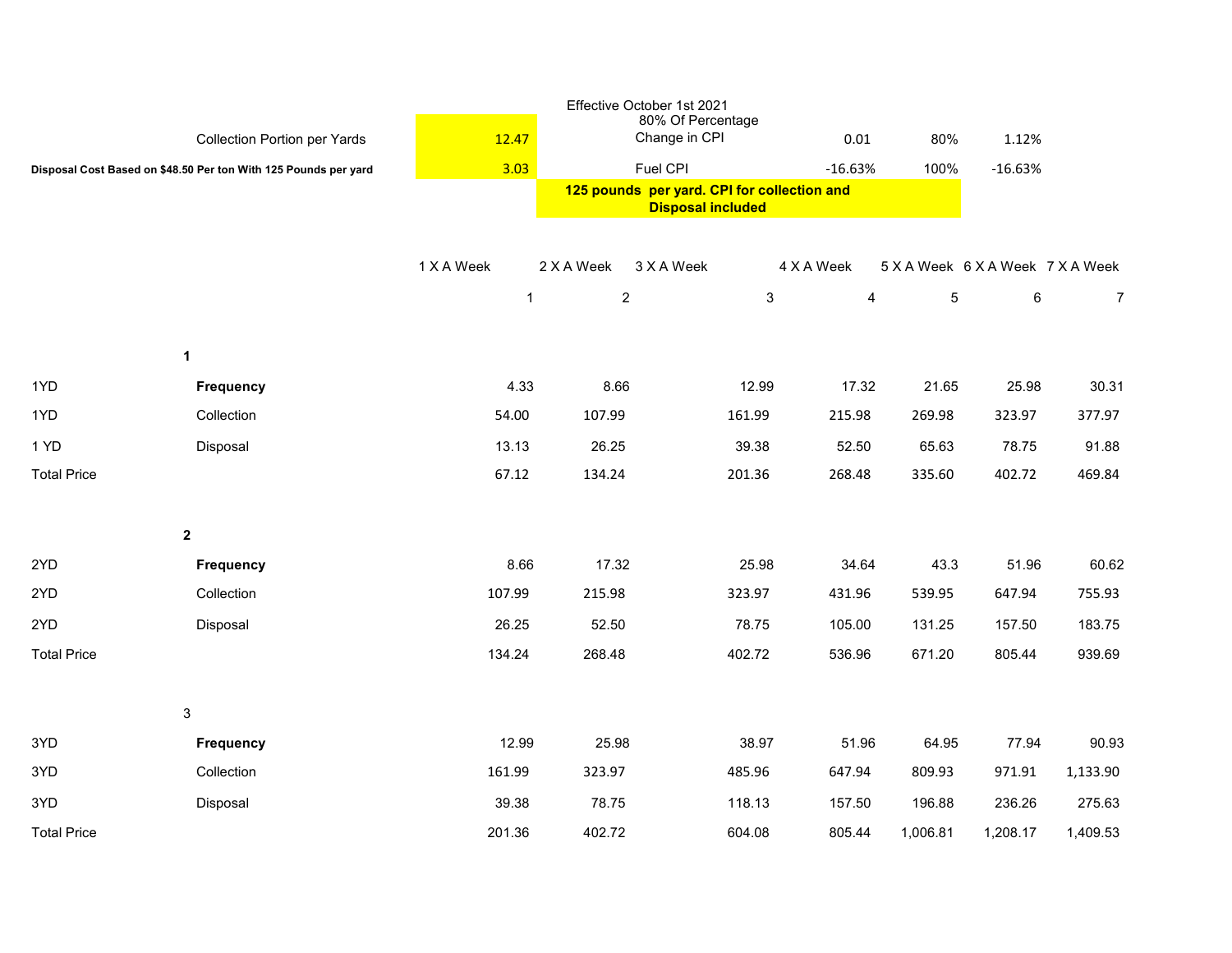|                    |                  |        | 125 pounds per yard. CPI for collection and<br><b>Disposal included</b> |          |          |          |          |          |
|--------------------|------------------|--------|-------------------------------------------------------------------------|----------|----------|----------|----------|----------|
|                    | $\overline{4}$   |        |                                                                         |          |          |          |          |          |
| 4YD                | Frequency        | 17.32  | 34.64                                                                   | 51.96    | 69.28    | 86.6     | 103.92   | 121.24   |
| 4YD                | Collection       | 215.98 | 431.96                                                                  | 647.94   | 863.92   | 1,079.90 | 1,295.88 | 1,511.86 |
| 4YD                | Disposal         | 52.50  | 105.00                                                                  | 157.50   | 210.01   | 262.51   | 315.01   | 367.51   |
| <b>Total Price</b> |                  | 268.48 | 536.96                                                                  | 805.44   | 1,073.93 | 1,342.41 | 1,610.89 | 1,879.37 |
|                    | $\,6\,$          |        |                                                                         |          |          |          |          |          |
| 6YD                | Frequency        | 25.98  | 51.96                                                                   | 77.94    | 103.92   | 129.9    | 155.88   | 181.86   |
| 6YD                | Collection       | 323.97 | 647.94                                                                  | 971.91   | 1,295.88 | 1,619.85 | 1,943.82 | 2,267.79 |
| 6YD                | Disposal         | 78.75  | 157.50                                                                  | 236.26   | 315.01   | 393.76   | 472.51   | 551.26   |
| <b>Total Price</b> |                  | 402.72 | 805.44                                                                  | 1,208.17 | 1,610.89 | 2,013.61 | 2,416.33 | 2,819.06 |
|                    | 8                |        |                                                                         |          |          |          |          |          |
| 8YD                | <b>Frequency</b> | 34.64  | 69.28                                                                   | 103.92   | 138.56   | 173.2    | 207.84   | 242.48   |
| 8YD                | Collection       | 431.96 | 863.92                                                                  | 1,295.88 | 1,727.84 | 2,159.80 | 2,591.76 | 3,023.73 |
| 8YD                | Disposal         | 105.00 | 210.01                                                                  | 315.01   | 420.01   | 525.01   | 630.02   | 735.02   |
| <b>Total Price</b> |                  | 536.96 | 1,073.93                                                                | 1,610.89 | 2,147.85 | 2,684.82 | 3,221.78 | 3,758.74 |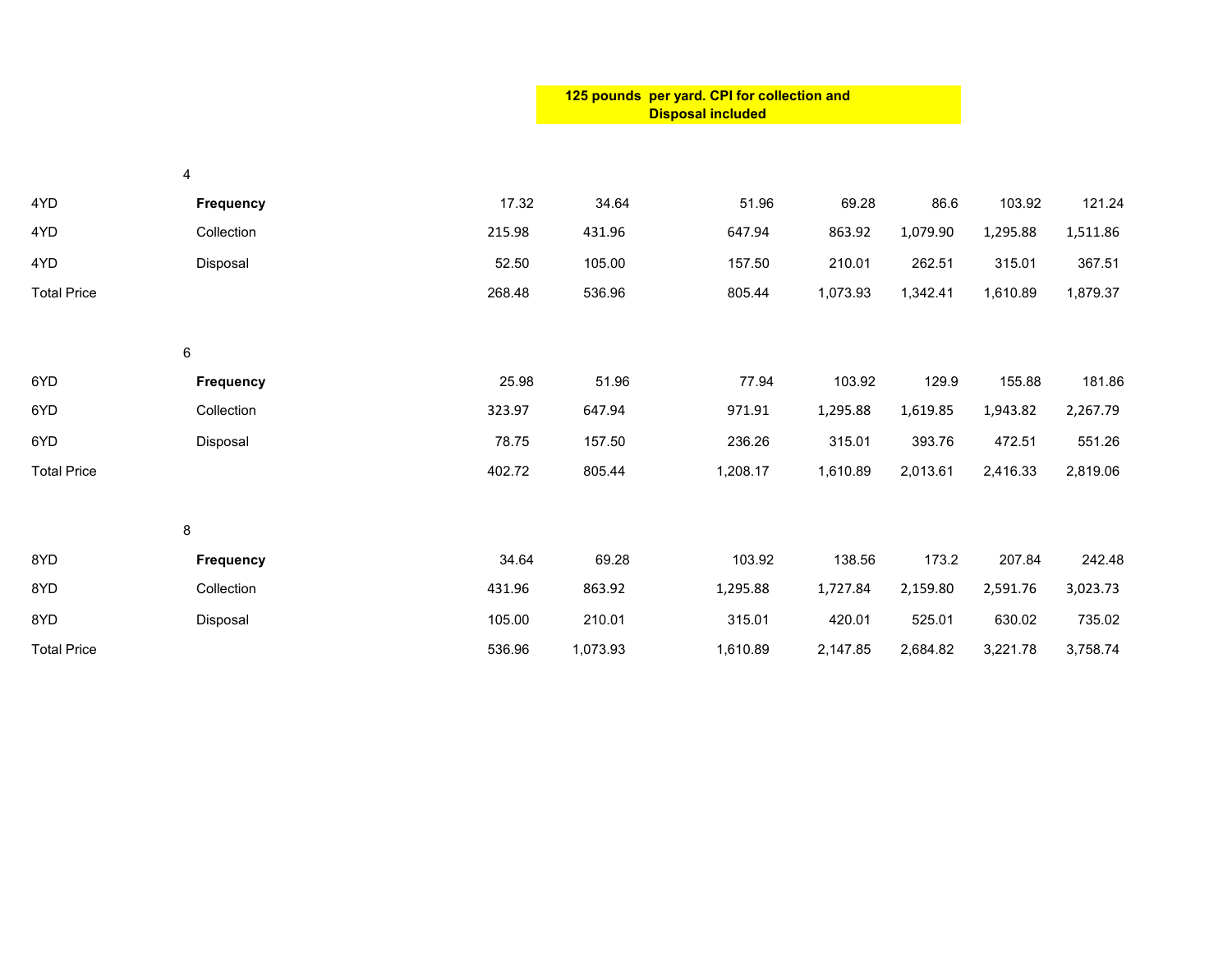**125 pounds per yard. CPI for collection and Disposal included**

CPI

|                        |              | 95% Of Collection CPI (80% of % 5% Of Collection |         |         | Fuel Index( % | New Rate (\$ |         |          | Exceed     |
|------------------------|--------------|--------------------------------------------------|---------|---------|---------------|--------------|---------|----------|------------|
| Commercial             | Current Rate | Element                                          | Change) | Element | Chanɑe)       | Cubic Yard)  | Formula | 5% Cap   | 5% Cap     |
| Solid Waste Collection | 12.44        | 11.81                                            | .12%    | 0.62    | $-16.63%$     | 12.47        |         | 13.06 No |            |
| Disposal               | 3.03         |                                                  |         |         |               |              |         |          | <b>INo</b> |

## 12.44

## 3.032332564 New

| Cost per Ton                                       | 48.5 |  |
|----------------------------------------------------|------|--|
| 2000 pounds per ton and 125 pounds per yard thus a |      |  |
| ton is $=$ 2000/125 give the yards per tons        |      |  |

| Yards per ton | 16.00 |
|---------------|-------|
| Cost per yard | 3.03  |